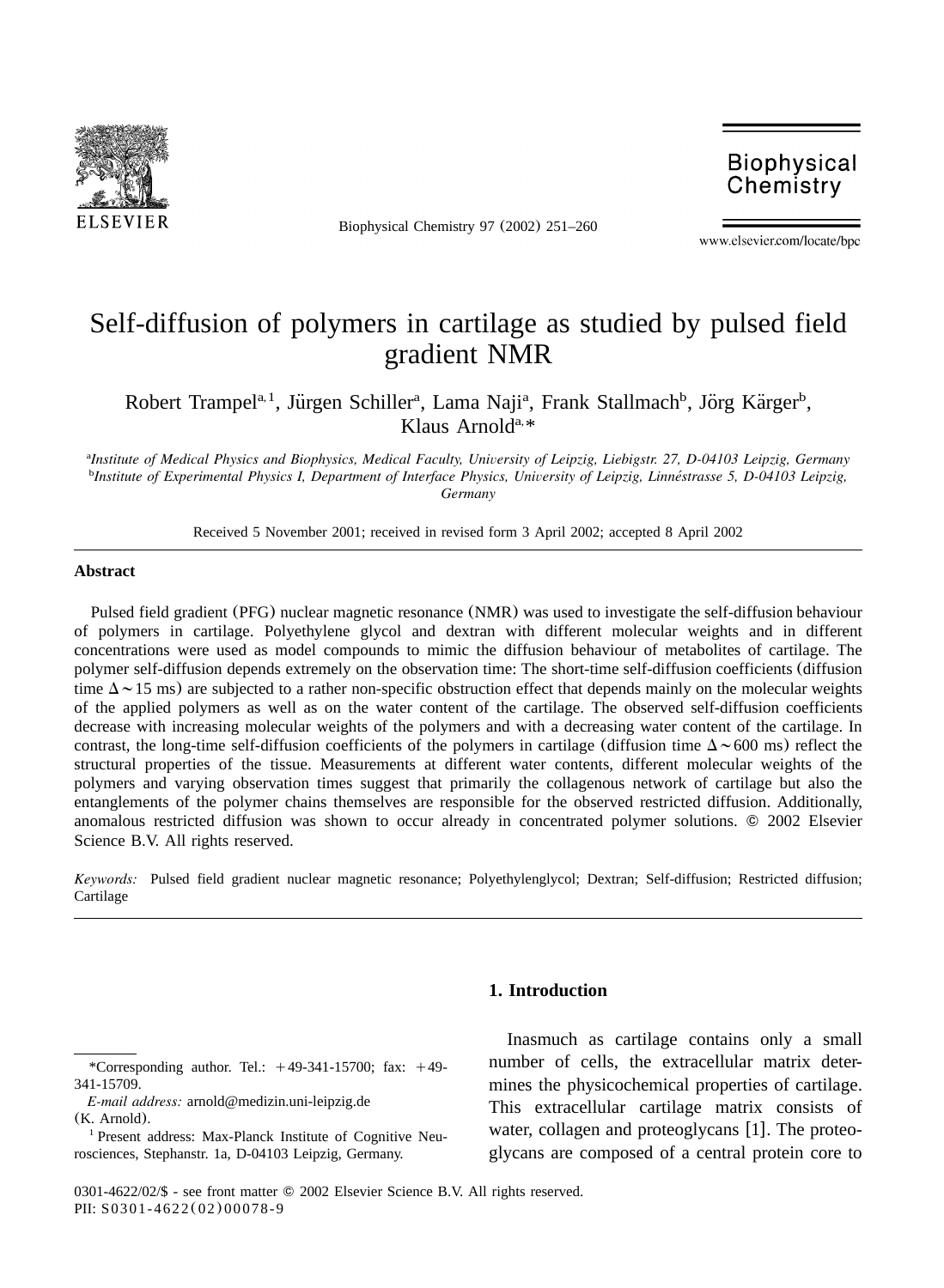which glycosaminoglycan side chains, especially chondroitin- and keratan sulfate are attached. Proteoglycans are linked to hyaluronic acid, forming the so-called aggrecans and these aggrecans are bound to the collagen network. The negatively charged glycosaminoglycans are responsible for the high swelling capacity of cartilage, while the collagen fibres determine the supermolecular cartilage structure but have only minor influence on the osmotic activity  $[2-6]$ .

Since cartilage does not contain blood vessels at all, the diffusion of water, nutrients, metabolic waste products and molecules with regulatory functions (e.g. cytokines) plays a key role in cartilage function  $[7–10]$ . The metabolism of this tissue is extremely influenced by the diffusion behaviour of water and macromolecules  $[11,12]$ .

Different methods of diffusion measurements are nowadays established. Pulsed field gradient (PFG) nuclear magnetic resonance (NMR) allows to determine the mean square displacement of molecules in a given diffusion time that is typically in the range of a few milliseconds up to seconds. PFG NMR monitors distances in the micrometer scale and has the considerable advantage—in contrast to tracer techniques—of being non-invasive  $[13-18]$ .

A first comprehensive PFG NMR study of the bulk diffusion coefficients of water and small solutes as well as the spatially-resolved variation of the diffusivity of explanted cartilage was published by Burstein et al.  $[19]$ . Cartilage composition as well as the mechanical properties of cartilage specimens were changed in this investigation by the treatment with different enzymes and mechanical compression, respectively. Comprehensive data on the effect of different water contents and the observation time on the self-diffusion behaviour of water and cationic molecules in cartilage have also been obtained by Knauss et al. [20] and Ngwa et al. [21]. These authors  $[20,21]$ found that at short diffusion times ( $\sim$ 13 ms) the self-diffusion coefficient of water and cations is primarily controlled by the water content of cartilage. The long-time diffusion ( $\sim$  500 ms), however, reflects structural properties of the cartilage within a 10  $\mu$ m region. In these studies [20,21] it was demonstrated that PFG NMR is a suitable

method to determine a number of physiologicallyrelevant parameters in cartilage, for example the distance over which 'free' (i.e. non-restricted) diffusion occurs  $[20.21]$ . The present studies were performed to improve the understanding of the principles of the self-diffusion behaviour of macromolecules in cartilage.

Because of the importance of cartilage swelling, the relationships between compression of cartilage and the resulting water content, the short-time as well as the long-time self-diffusion of the polymers polyethylene glycol (PEG) and dextran were studied. PEG and dextran were used as model polymers because they are commercially available in a great variety of different molecular weights and possess physiological relevance. One additional reason was the known structural differences between both polymers: PEG is a more flexible molecule, whereas dextran represents a more rigid one  $[22]$ . Therefore, for the more complex and longer lasting measurements of the long-time self-diffusion, exclusively PEG was used, since its higher flexibility also provides higher NMR sensitivity  $[24]$ . Although the diffusion behaviour of both polymers in cartilage has been already investigated  $[22]$ , this is the very first study that uses PFG NMR methodology to measure the self-diffusion of polymers in cartilage. This technique is superior to other methods since actually the self-diffusion coefficients of molecules can be determined because no concentration gradients have to be used.

For establishing a highly defined water content, compression of cartilage was carried out by the osmotic stress technique  $[24]$ , i.e. cartilage slices were incubated in polymer solutions of different concentrations resulting in different osmotic pressures. For means of comparison and to investigate if the polymers themselves might exhibit timedependent diffusion properties, polymer diffusion was also studied in pure polymer solutions, i.e. in the absence of cartilage.

It will be shown that the molecular weight of the polymer as well as the water content of cartilage have the highest impact on the diffusion properties of the polymers. This resembles closely the previously reported diffusion behaviour of water  $[20]$  and cations  $[21]$  in cartilage: The shorttime diffusion is mainly determined by the water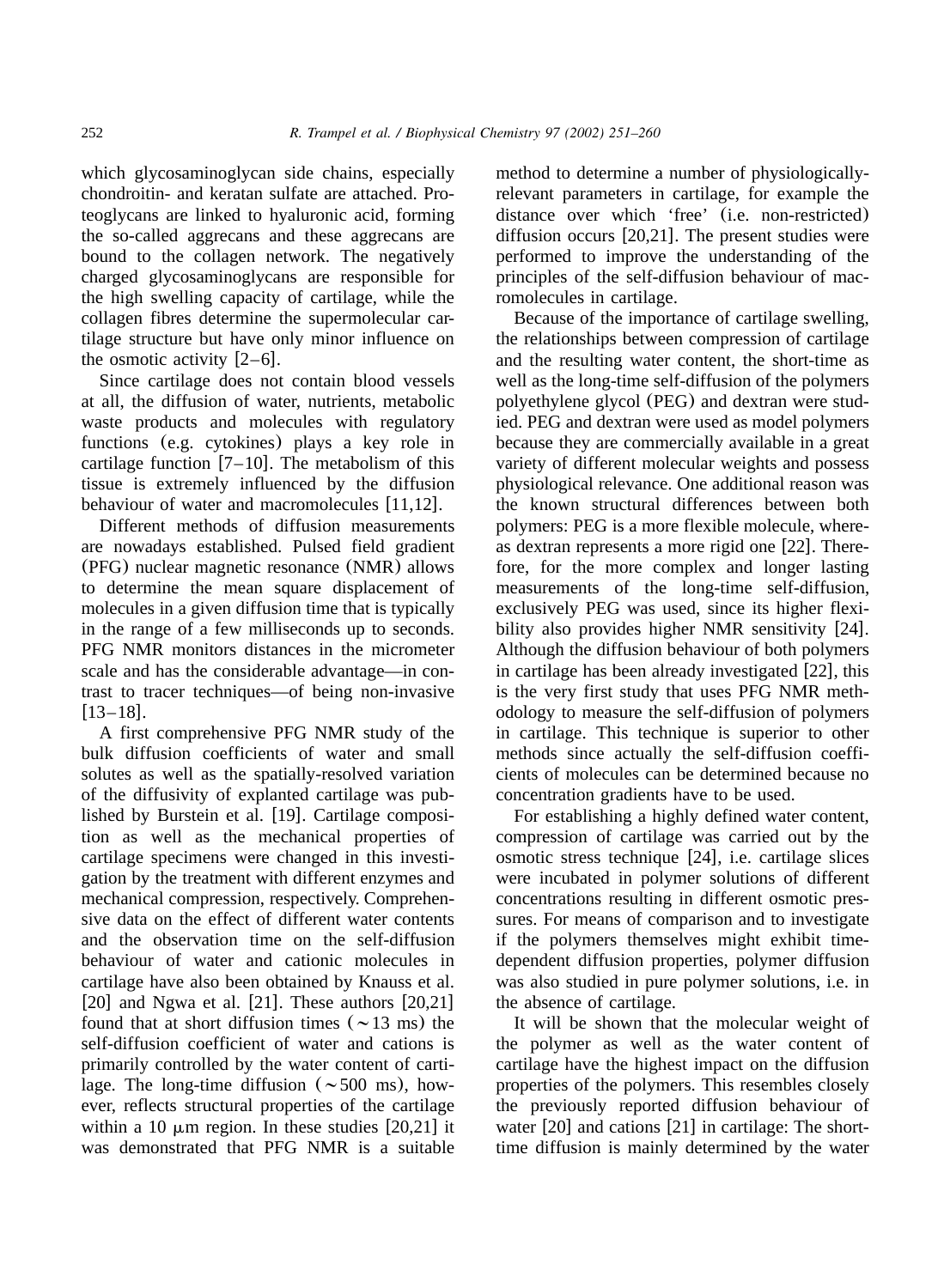content of the cartilage, whereas the long-time diffusion reflects internal cartilage structures much better. However, both, the short-time and the longtime self-diffusion, depend also considerably on the molecular weight of the diffusing molecules.

# **2. Experimental**

#### *2.1. Materials*

Bovine cartilage from the nasal septum was used for all experiments. Polyethylene glycol (PEG) with molecular weights of 600 and 20000 Da was obtained from Fluka (Neu-Ulm, Germany). PEG of 6000 and 40 000 Da was purchased from Serva (Heidelberg, Germany) and PEG with a molecular weight of 1500 Da was available from Ferak (Berlin, Germany). Dextran with molecular weights of 1500, 6000, 20 000, 40 000 and 70 000 Da were obtained from Fluka (Neu-Ulm, Germany). D<sub>2</sub>O with an isotopic purity of  $99.6\%$ (Chemotrade, Germany) was used as solvent in all cases. All further chemicals were obtained in the highest available purity from Fluka.

#### *2.2. Sample preparation*

Cartilage specimens were separated from the surrounding soft tissue and nearly cubic or rectangular pieces of a size of approximately 2–3 mm were cut off. Cartilage samples were incubated in  $PEG/D_2O$  or dextran/ $D_2O$  solutions ranging from 0 (pure  $D_2O$ ) to 50 weight percent (wt.%) of the corresponding polymer for  $16$  h  $[24]$ . Since the observation of the water self-diffusion coefficients was not of interest in this study, samples were prepared in  $D_2O$  instead of  $H_2O$  to attenuate the contribution of the water protons to the NMR signal. After incubation, the surface of the cartilage samples was carefully cleaned to remove even traces of the polymer solutions on the cartilage surface.

For NMR measurements the cartilage samples were filled in 8 mm (outer diameter) NMR sample tubes and sealed with a vespel stopper. Vespel (from DuPont) is a material that contains exclusively highly rigid protons and, therefore, does not provide any detectable NMR resonance. For the



Fig. 1. Stimulated-echo pulse sequence with lengths of gradient pulses  $\delta$  and the diffusion time  $\Delta$ . This sequence was used for all measurements.

NMR characterization of the pure polymers, 150–  $200 \mu l$  of the corresponding polymer solutions were filled in 8 mm (outer diameter) NMR sample tubes.

Immediately after NMR measurements the water content (as well as the PEG or dextran content) of the cartilage samples was determined by weighing, drying in a rapid evaporation system (Jouan RC-10-22, Germany) and re-weighing. For the determination of the polymer content, the weight of the cartilage samples filled with polymer was compared (after drying) with the weight of the samples that were just incubated in pure  $D<sub>2</sub>O$ .

# *2.3. PFG NMR measurements*

The self-diffusion coefficients *D* of polymers in cartilage were measured by pulsed field gradient (PFG) NMR. The measured quantity in PFG NMR is the spin-echo amplitude  $A(g\delta, \Delta)$ . The attenuation of the amplitude  $\Psi = A(g\delta, \Delta)/A_0$  in dependence on the applied pulsed field gradients is given by the Stejskal–Tanner equation:

$$
\Psi = \exp\left[-q^2 D\left(\Delta - \frac{1}{3}\delta\right)\right]
$$
 (1)

 $q = \gamma \delta g$  is a generalised scattering vector [15–18] with  $\gamma$  denoting the gyromagnetic ratio of the proton,  $\delta$  the width and  $g$  the magnitude of the applied field gradient pulses.  $\Delta$  represents the diffusion time and *D* is the apparent self-diffusion coefficient. The stimulated echo sequence as shown in Fig. 1 was exclusively used  $[20]$ .

One important advantage of PFG NMR is the possibility to vary the observation time  $\Delta$  (i.e. the time where diffusion is monitored) and, therefore, to observe restricted diffusion. In this work  $\Delta$  was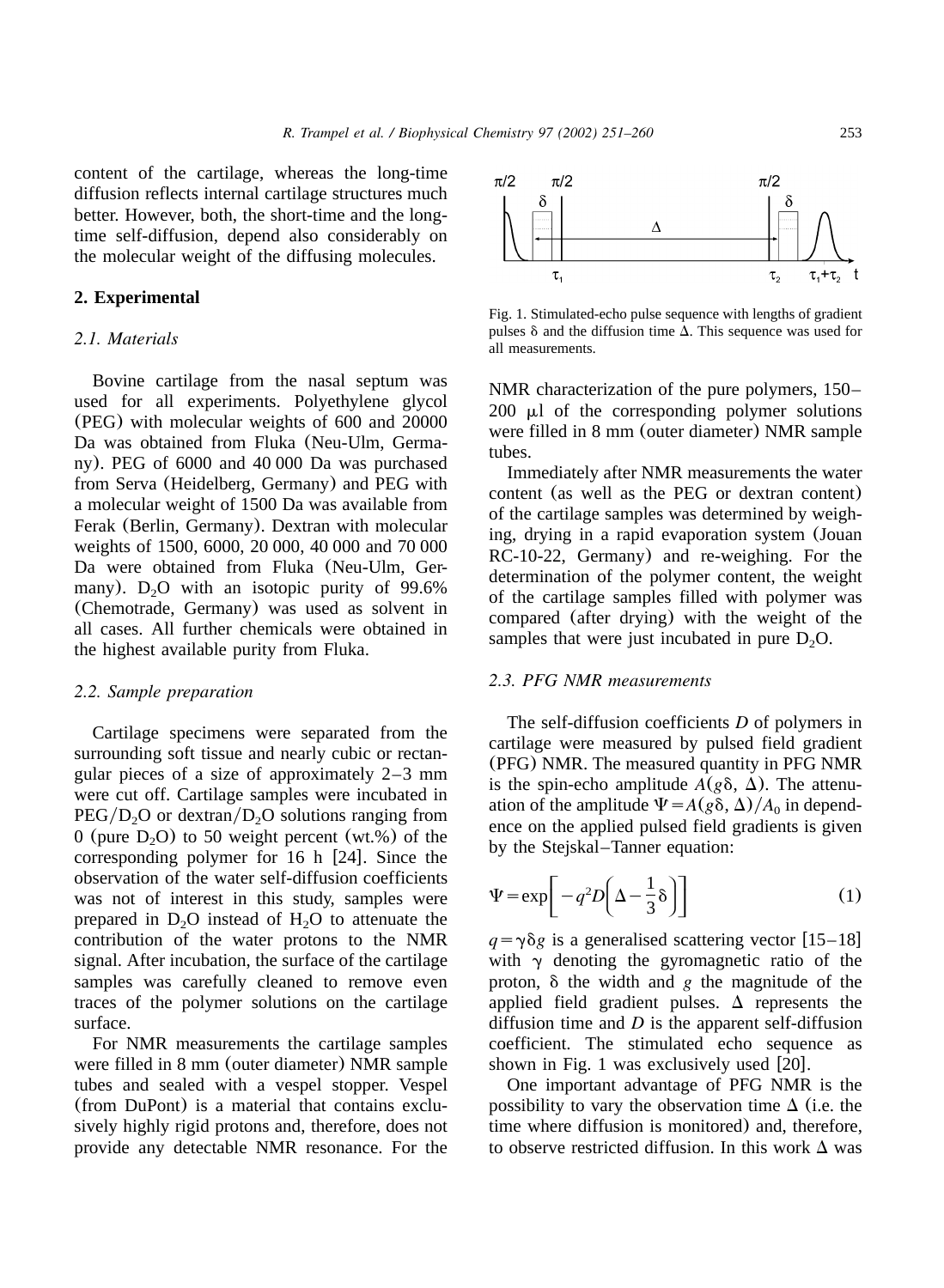varied between 3 and 645 ms. The lower limit is caused by limitations of our device and the upper limit is due to  $T_1$  relaxation effects of the cartilage molecules. In the case of free diffusion the mean square displacement  $\langle z^2 \rangle$  of the diffusing species obeys the Einstein equation, i.e.  $\langle z^2 \rangle$  increases with the observation time:

$$
\langle z^2 \rangle = 2D\Delta \tag{2}
$$

If the diffusion is restricted the mean square displacement  $\langle z^2 \rangle$  increases with less than the first power of the diffusion time  $[25]$ . The self-diffusion coefficient now depends on the observation time  $D = D(\Delta)$ . In the case of complete restriction, the stimulated-echo attenuation reflects the dimension of the restricting geometry rather than dynamic processes [15].

The PFG NMR self-diffusion measurements were performed on the home-built spectrometer FEGRIS 400 at a proton resonance frequency of 400 MHz  $[26,27]$ . The magnitude of the field gradient *g* was varied between 0 and 25 T/m. The pulse width  $\delta$  was 0.5 ms in all cases. The observation time  $\Delta$  was varied between 3 and 645 ms and all diffusion measurements were carried out at room temperature (293 K).

One should note that our PFG NMR equipment does not allow the spectroscopic differentiation between the polymer protons and the residual water protons within the cartilage samples by differences in the chemical shifts. Therefore, only species differing towards their self-diffusion coefficients for more than one order of magnitude can be unequivocally analysed. This is, however, a fulfilled criterion of our system and the contribution of the residual water could also be minimised by the use of  $D_2O$  instead of  $H_2O$ .

Due to the high field gradient stability of our PFG NMR equipment standard errors are estimated to be lower than  $+2\%$  if a certain sample is investigated several times. Although all measurements were at least performed in triplicate no error bars are given since errors would be in the range of the symbol size. Deviations related to biological diversity of the cartilage are much more pronounced and, therefore, cartilage from different animals was mixed to minimise these deviations.

#### *2.4. Data analysis*

In PEG only the terminal protons of the hydroxyl group are exchanging with the solvent and, therefore, only a negligible residual water signal is observed. In the case of a single diffusing species the attenuation of the stimulated-echo amplitude was approximated by the Kohlrausch– Williams–Watts function [28]:

$$
\Psi = \exp(-Dx)^{\beta} \text{ with } x = q^2 \left(\Delta - \frac{1}{3}\delta\right) \tag{3}
$$

*D* is the apparent self-diffusion coefficient and  $\beta$  describes the extent of the non-exponential decrease of the echo attenuation. In our experiments  $\beta$  is very close to 1 and, therefore, this parameter was not further considered. If there were two different diffusing species the attenuation was approximated by a biexponential function:

$$
\Psi = a \exp(D_1 x) + (1 - a) \exp(-D_2 x) \tag{4}
$$

 $D_1$  and  $D_2$  are the self-diffusion coefficients of species 1 and 2, respectively, and *a* is the contribution of the species having the self-diffusion coefficient  $D_1$  in relation to the total signal.

### **3. Results**

Fig. 2 shows the dependence of the self-diffusion coefficients of PEG (a) and dextran (b) in bovine nasal cartilage on the molecular weight of the polymer. It is obvious that for both polymers the self-diffusion coefficients decrease with increasing molecular weights and decreasing  $D_2O$ contents, i.e. higher polymer concentrations. In both cases, this dependence is exponential and can be described by the following equation:

$$
D \approx M^{-m} \tag{5}
$$

where *M* represents the molecular weight and *m* is a constant exponent for different polymers. The exponent *m* varies slightly in dependence on the corresponding molecular weight but  $0.8 < m < 1.0$ is a suitable value for both polymers.

By the fact that the diffusion properties of both polymers can be described by the same mathematical function, it is evident that the chemical struc-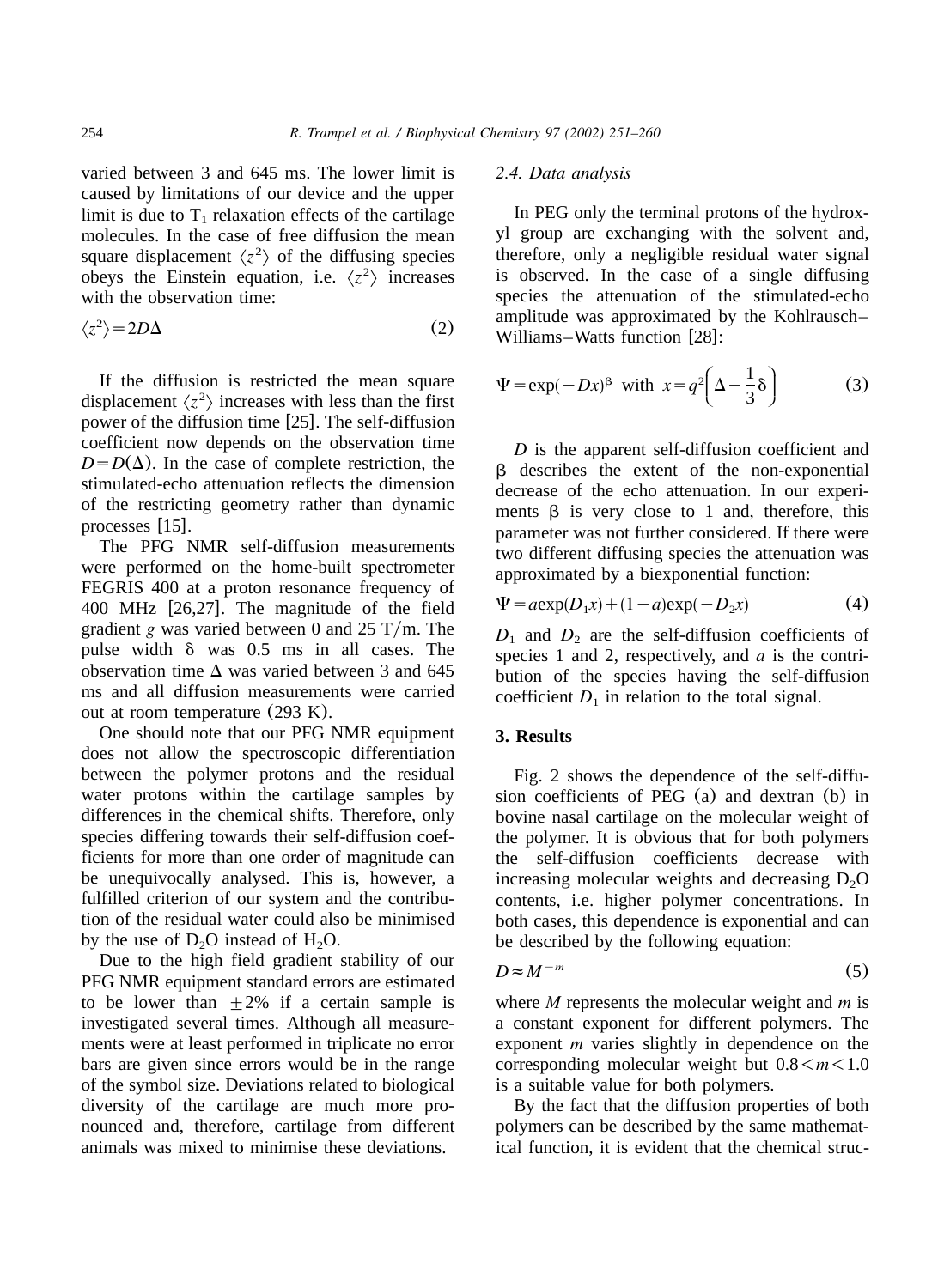

Molecular weight of Dextran [Da]

Fig. 2. Self-diffusion coefficients of polyethyleneglycol (PEG) (a) and dextran (b) in cartilage as a function of the corresponding molecular weights of the polymers.  $D_2O$  contents of the individual samples were adjusted by the osmotic stress technique. A diffusion time of  $\Delta = 15$  ms was used in all cases.

ture of the polymer does not have a major impact on their diffusion properties. One should, however, notice that at the same polymer concentration and the same molecular weight of both polymers, the dextran possesses slightly higher self-diffusion coefficients than the PEG. This is surprising since the viscosity of the dextran solution as well as the rigidity of the dextran molecule is considerably higher compared with PEG [23].

To investigate whether the obstacles (e.g. the collagen fibrils or the cartilage cells) present in cartilage influence the self-diffusion behaviour to a major extent  $[20]$ , both polymers were also investigated in pure, aqueous solutions to exclude influences of the environment on the mobility of the polymers. Surprisingly, the determined selfdiffusion coefficients of PEG and dextran in cartilage resemble very closely the data obtained in the pure solution (Fig. 3). There is also an exponential dependence of the self-diffusion coefficient on the molecular weight as it is requested by Eq. (5) with similar values of *m*  $(0.8 < m < 1.0)$ . Callaghan et al.  $[29]$  have also found such an exponential dependence for the diffusion of dextran in water but with a slightly different parameter  $(m =$ 0.57).

The similarity of the short-time diffusion behaviour of polymers in cartilage and in pure solution indicates that—at least at short diffusion times  $(=$ 15 ms)—the supermolecular structure of cartilage



Fig. 3. Self-diffusion coefficients of PEG (a) and dextran (b) in solution  $(D_2O)$  as a function of the molecular weight of the polymers.  $D_2O$  contents are indicated in the figure. A diffusion time of  $\Delta$ =15 ms was used in all cases.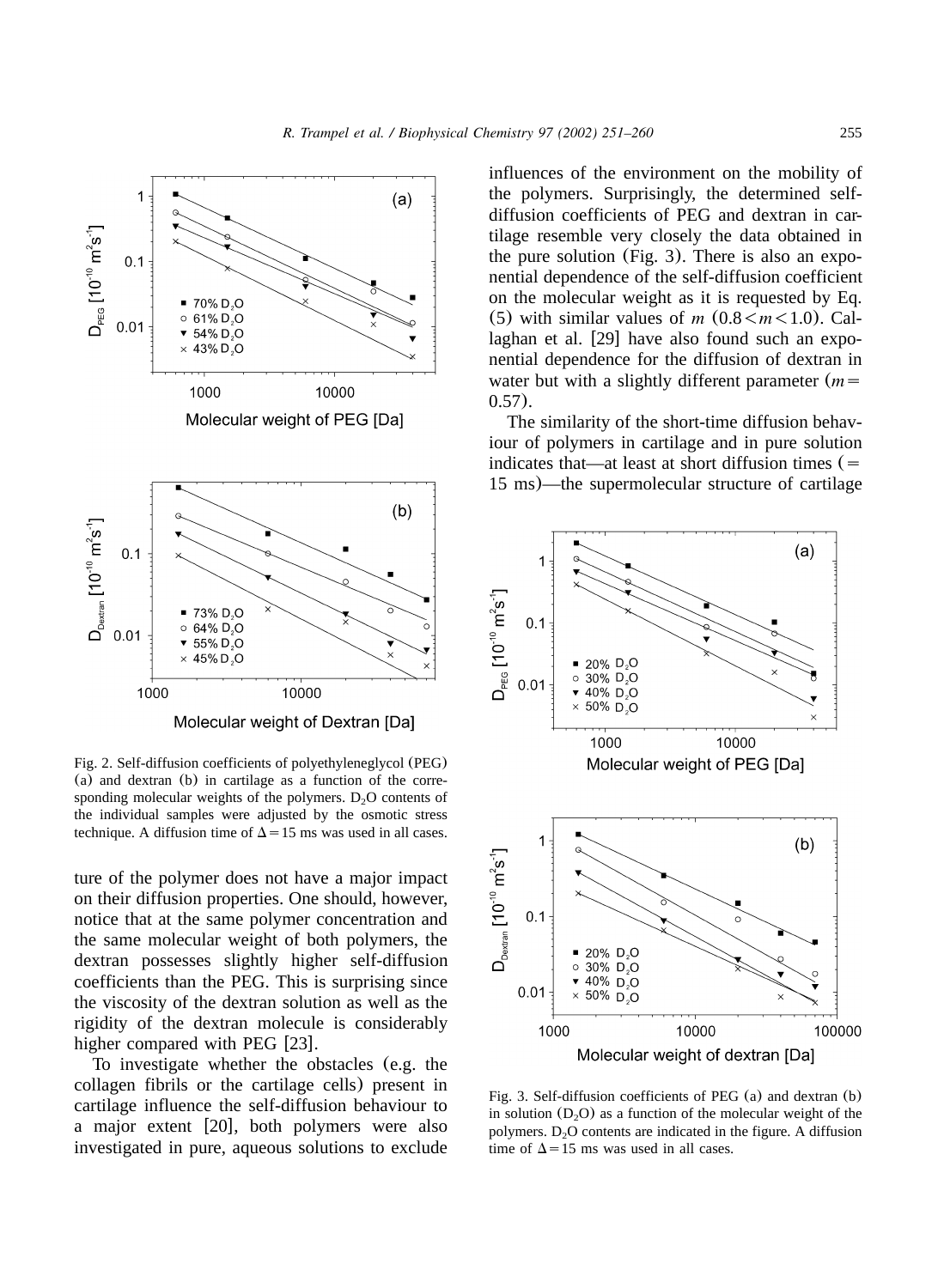

Fig. 4. Self-diffusion coefficients of (a) PEG 6000 at varying polymer concentrations and (b) PEG samples with different molecular weights (at a fixed polymer concentration of 40%) in cartilage as a function of the diffusion time.

has only negligible influence on the self-diffusion of the polymers. The influence of internal cartilage structures becomes, however, much stronger at longer diffusion times (Fig. 4).

Fig. 4a shows the dependence of the selfdiffusion coefficients of PEG 6000 in cartilage at different  $D_2O$  contents on the diffusion time. At each of the four different  $D<sub>2</sub>O$  contents restricted diffusion occurs but this effect is most pronounced at lower  $D_2O$  contents, i.e. at the highest polymer concentrations.

We assume that the collagens of cartilage form marked intracartilaginous barriers and are, therefore, the main reasons of restricted diffusion  $[20]$ . The application of higher osmotic pressures on cartilage-in the same manner like mechanical pressures—lead to decreased distances of the diffusion barriers  $[30,31]$ , i.e. of the collagen fibres. Therefore, differences in the diffusion behaviour of the polymers can be well explained by changes of the cartilage structures.

Additionally, there is also a marked influence of the molecular weight of the polymer on the selfdiffusion properties. Fig. 4b shows the dependence of the self-diffusion coefficients of PEG 600, 6000 and 40 000 in cartilage on the observation time. The  $D<sub>2</sub>O$  content of the cartilage was adjusted to 60% in all these cases. This was achieved by the incubation of all cartilage samples in differently concentrated PEG solutions  $[20]$ . Even if these effects seem to be very small if one considers PEG 600 and PEG 6000, one should also take into consideration that the data are represented in logarithmic scaling of the *y-*axis which weakens effects considerably.

Restricted diffusion occurs in the case of all applied PEGs but with an increasing molecular weight the onset, i.e. the time point where restricted diffusion can be observed is shifted to smaller diffusion times. This indicates that larger diffusing species experience geometrical obstacles earlier than smaller molecules. As expected, this effect is most pronounced when the polymer with the highest molecular weight is used (in this study PEG 40000 (*x*)).

However, it is so far not clear whether restricted diffusion does exclusively depend on the geometry of the barriers in the cartilage or it may also depend on entanglements of the polymer chains themselves. This is the reason why the potential occurrence of restricted diffusion was also investigated on the hand of the pure polymer solutions. Fig. 5a shows the dependence of the self-diffusion coefficients of pure, differently concentrated PEG 6000 solutions on the diffusion time. Accordingly, Fig. 5b shows this dependence on the hand of pure aqueous solutions of PEG 600, 6000 and 40000 at a fixed polymer concentration of 30 wt.%. One should note that this time-dependence of diffusion is not caused by barriers as the 'classical' restricted diffusion. Therefore, the term 'anomalous restricted diffusion' instead of restricted diffusion has been recently introduced  $[28,32]$ .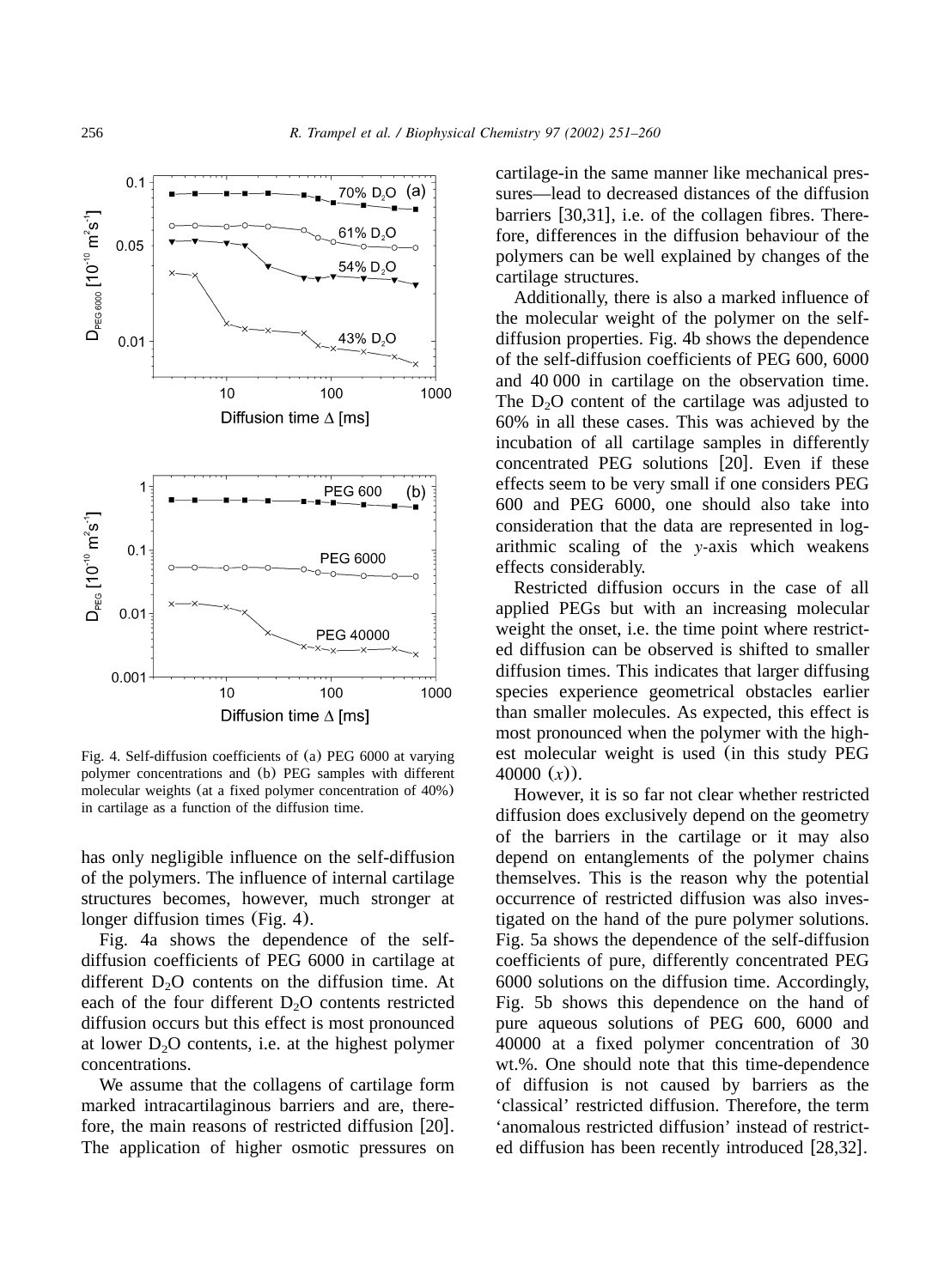

Fig. 5. Dependence of the self-diffusion coefficients of PEG 6000 in aqueous solution  $(D_2O)$  on the diffusion time (a). The different PEG concentrations are indicated in the figure. In (b) PEG samples with different molecular weights were used (30% polymer) in each case.

In the case of PEG 6000 (Fig. 5a) restricted polymer diffusion cannot be observed at concentrations of 20% and 30% but for concentrations higher than 40%. At 50% concentration, the point where restriction can be observed, is shifted to

smaller diffusion times. This indicates that the motion of polymers gets more and more limited when the concentration increases. In the case of PEG 40000 (Fig. 5b) restricted diffusion can already be observed at a concentration of 30% PEG whereas for PEG 600 restricted diffusion cannot be observed, equally what concentration is used.

If the Einstein equation  $[Eq. (2)]$  is applied to the measured data, the mean square displacement  $\langle z^2 \rangle^{1/2}$  indicates the pathway of the free diffusion of the polymer chains (Table 1). Since the restricted diffusion depends also on the chain lengths of the polymers themselves (Fig. 5) the diffusion values of PEG 6000 and 40 000 are not high enough to reflect the space between the barriers within the cartilage. Only the calculated value for the diffusion of PEG 600 (2  $\mu$ m at a D<sub>2</sub>O content of 60%) is in agreement with the distance between the collagen chains within the cartilage  $[20]$ , because in the case of PEG 600 with that molecular weight restricted diffusion in pure solution could not be observed (Fig. 5b). Therefore, polymers with lower molecular weights seem to be more suitable for studying the internal structures of the cartilage.

## **4. Discussion**

It is well known that rheumatic diseases are accompanied by the degradation of the native cartilage polymers under the formation of smaller products [33]. To simulate the motion properties of these smaller molecules, the diffusion of defined polymers with different molecular weights in cartilage was investigated. Bovine nasal cartilage was used for that investigation since this kind of cartilage is available in higher amounts and deviations from sample to sample are less pronounced

Table 1

Diffusion time  $\Delta_0$  (the value of  $\Delta$  until restricted diffusion occurs) and the corresponding mean square displacement  $\langle z^2 \rangle^{1/2}$  at different water contents of cartilage and different molecular weights of the applied PEG

|                                                     | PEG 6000                     | <b>PEG 6000</b>              | PEG 6000                       | <b>PEG 6000</b>             | <b>PEG 600</b>               | PEG 40000                    |
|-----------------------------------------------------|------------------------------|------------------------------|--------------------------------|-----------------------------|------------------------------|------------------------------|
|                                                     | $(70\% \text{ H}, \text{O})$ | $(61\% \text{ H}, \text{O})$ | $(54\% \text{ H}_{2}\text{O})$ | $(43\% \text{ H},\text{O})$ | $(60\% \text{ H}, \text{O})$ | $(60\% \text{ H}, \text{O})$ |
| $\Delta_0$ (ms)<br>$\langle z^2 \rangle^{1/2}$ (µm) | CC<br>0.7                    | 25<br>0.4                    | 0.3                            | 0.1                         | ככ                           | 10<br>0.1                    |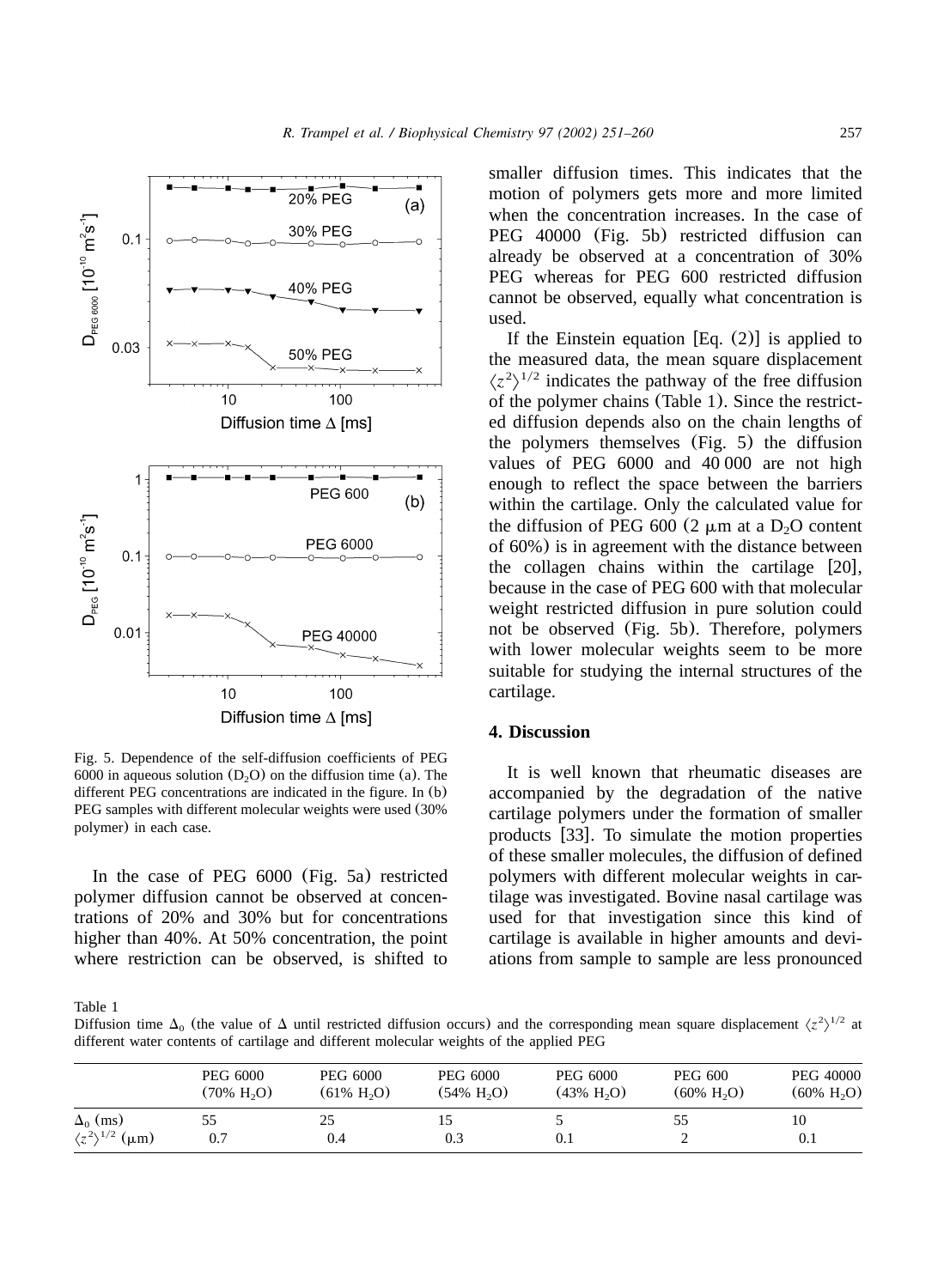than in the case of the physiologically more relevant articular cartilage [34].

PFG NMR was used to measure the corresponding self-diffusion coefficients since this technique offers besides the lack of the necessity to use radioactively labelled compounds also the advantage that diffusion processes can be observed over different time scales  $[35]$ . This is very useful for the investigation of the influence of internal cartilage structures on the mobility of different polymers. Additionally, PFG NMR does not require concentration gradients and, therefore, actually self-diffusion coefficients are determined. Although different investigations on the diffusion of PEG  $[36–38]$  and dextran  $[39]$  in polymer gels or artificial membranes were published, this is the first study of the diffusion behaviour of dextran and PEG in cartilage by PFG NMR. Using this approach we were not able to confirm the results of previous diffusion studies of the diffusivity of dextran and PEG in cartilage  $[22]$ . These authors found that the diffusion of dextran in cartilage is retarded in the cartilage matrix in comparison with the pure aqueous polymer solution, whereas the opposite holds for PEG  $[22]$ . In our study, however, the same tendencies were found for both polymers.

The first important observation of our study was that the short-time ( $\Delta$ =15 ms) self-diffusion coefficients of PEG and dextran are strongly dependent on the molecular weight of the polymer as well as the water content of cartilage. A dependence of the diffusion coefficients on the molecular weights was expected and reflects the decreased mobility of polymers if their molecular weight increases. However, it is assumed that the dependence of the diffusion coefficients on the water content is a consequence of a rather unspecific obstruction effect caused by the impenetrable collagen chains within the cartilage. An analogous behaviour was already reported by other authors  $[19–21]$ . It has also been shown that the water as well as the cation diffusion (at short diffusion times) is exclusively determined by the water content of the sample, equally if one considers the diffusion in cartilage or in pure polymer solutions.

The dependence of the self-diffusion coefficients of polymers in cartilage on the water content at short diffusion times may be used for the estimation of the water content of an arbitrary sample by PFG NMR independently of its structure and function. Of course, this is also possible by measuring the self-diffusion of water  $[20]$ . However, by the method presented in this paper, this estimation can be additionally combined with the investigation of the diffusion behaviour of polymers in cartilage to gain further insights into the diffusion behaviour of macromolecules in cartilage.

In this study it was also found that under identical experimental conditions (same molecular weight and water content) the diffusion of dextran is faster than the diffusion of PEG. Although differences in diffusivities of both polymers were already discussed  $[39]$ , this is surprising since dextran is known to be a more rigid molecule and to yield higher viscosity in solutions  $[23]$ . We assume that the higher flexibility of the PEG leads to a higher degree of entanglements of the polymer chains resulting in lower self-diffusion coefficients in the gel-like structure of cartilage.

In contrast to short-time, the long-time diffusion of polymers in cartilage was found to be restricted, i.e. to be dependent on the corresponding diffusion time. The extent of diffusion restriction is the more pronounced the lower the water content of the cartilage. The observed restriction is caused by the inner structures of the cartilage  $[20]$  but in the case of PEG 6000 and PEG 40 000 also by the diffusing polymer chains themselves. Restricted diffusion in pure polymer solutions was already described by Fleischer et al.  $[28]$  using styrene– methylmethacrylate copolymers in semidilute acetone solutions. Since the restriction of diffusion cannot be explained by the presence of barriers in that case, the term 'anomalous restricted diffusion' is normally used here. This phenomenon was also found for aqueous solutions of poly(ethylene oxide)–poly(propylene oxide)–poly(ethylene  $\alpha$ ide) block copolymers [32] and was explained by sol–gel transitions that may easily occur in that system since it contains hydrophilic [poly(ethylene  $\alpha$ ide) as well as hydrophobic  $\alpha$  poly(propylene  $(x)$  moieties. The reason why even in pure PEG solutions restricted diffusion occurs cannot be explained so far.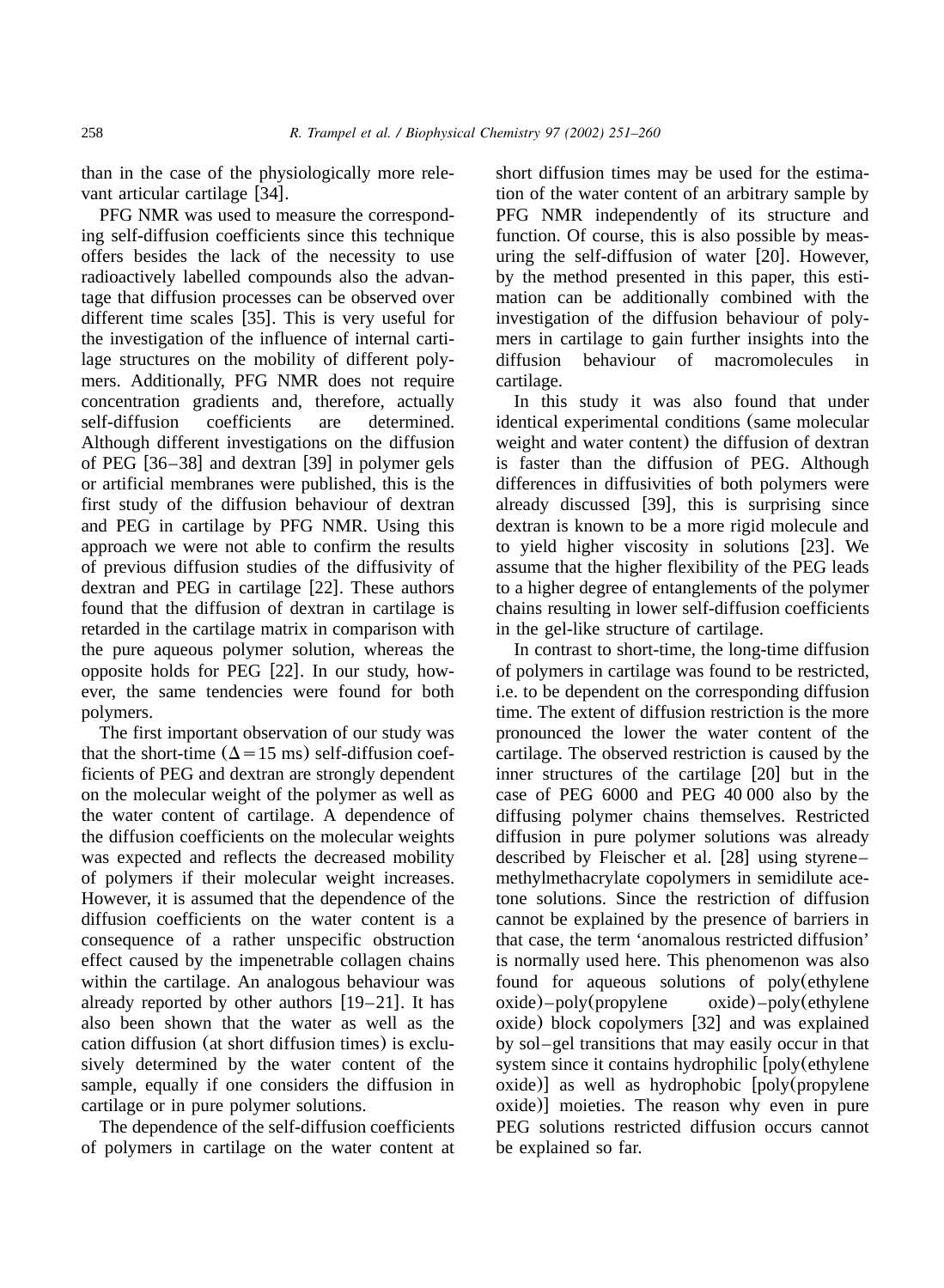Since the effect of restriction is more and more pronounced when the molecular weight of the polymer rises, the long-time diffusion of PEG 6000 and 40 000 cannot be used for the calculation of the structural properties of cartilage. However, the long-time diffusion of PEG 600 does not show any restriction in solution and, therefore, the longtime diffusion of this polymer reflects structural properties of cartilage. Our data revealed barrier distances of approximately  $2 \mu m$ , which agree with the distance of the collagen chains in cartilage at a water content of 60%. Similar data based on the measurement of the diffusion of water and cations were already reported by Knauss et al. [20] and Ngwa et al.  $[21]$ . This means that our measurements of the diffusion of polymers in cartilage provide useful and complementary information.

Even if there are clear differences between the diffusion of the PEG in pure aqueous solution and in cartilage that can be used for the characterization of cartilage, further studies on the basic mechanisms of the anomalous restricted diffusion in PEG are obviously necessary. Polymer segment displacement as well as center of mass displacement may both contribute to the observed restricted diffusion  $[28]$ . At the present stage, we do, however, not want to speculate about these individual contributions. Further experiments to clarify these problems in more details are currently being performed in our laboratory.

#### **5. Conclusions**

It was found that at short diffusion times the self-diffusion coefficients of PEG and dextran in cartilage are controlled by: (a) their molecular weights; and (b) by the water content of the cartilage. The polymers behave quite similar in solution. Therefore, the inner structure of the cartilage does not influence the short-time diffusion of polymers to a high extent.

The dependence of the self-diffusion coefficients of polymers in cartilage on the water content at short diffusion times may be used for the estimation of the water content of an arbitrary sample with PFG NMR independently of its structure and composition. Evidence of restricted diffusion within the cartilage but also in polymer solution was

obtained in experiments where the diffusion coefficient was measured as a function of the applied diffusion time.

The long-time diffusion of PEG 600 shows no restriction in solution and reflects structural properties of the cartilage within approximately  $2 \mu m$ . which can be identified with the distance between the collagen chains. In contrast, for PEG 6000 and 40000 the influence of the restriction caused by the polymer chains themselves (anomalous restricted diffusion) makes the calculation of structural properties of cartilage impossible.

#### **Acknowledgments**

We thank the Deutsche Forschungsgemeinschaft (SFB  $294/G5$ , SFB  $294/G4$ ) and the Bundesministerium für Bildung und Forschung  $(BMB+F)$ , Interdisciplinary Center for Clinical Research  $(12KF)$  at the University of Leipzig  $(01KS9504/$ 1, Project A17) for financial support.

#### **References**

- [1] R.A. Stockwell, G. Meachim, The chondrocytes, in: M.A.R. Freeman (Ed.), Adult Articular Cartilage, Pitman Medical, London, 1977, pp. 69–144.
- [2] J.P.G. Urban, A. Maroudas, M.T. Bayliss, J. Dillon, Swelling pressures of proteoglycans at the concentrations found in cartilaginous tissues, Biorheology 16 (1979) 447–464.
- [3] A. Maroudas, J. Mizrahi, E. Benaim, R. Schneidermann, G. Grushko, Swelling pressure of cartilage: roles played by proteoglycans and collagen, in: K. Karalis (Ed.), Mechanics of Swelling, NATO ASI Series, 64, Springer, Berlin, 1992, pp. 484–512.
- [4] W.D. Comper, T.C. Laurent, Physiological function of connective tissue polysaccharides, Physiol. Rev. 58 (1978) 255–315.
- [5] M.D. Buschmann, A.J. Grodzinsky, A molecular model of proteoglycan-associated electrostatic forces in cartilage mechanics, J. Biomed. Eng. 117 (1995) 179–192.
- [6] A. Maroudas, Physicochemical properties of articular cartilage, in: M.A.R. Freeman (Ed.), Adult Articular Cartilage, Pitman Medical, London, 1979, pp. 215–290.
- [7] A. Maroudas, R. Schneidermann, O. Popper, The role of water, proteoglycan, and collagen in solute transport in cartilage, in: K.E. Kuettner, R. Schleyerbach, J.G. Peyron, V.C. Hascall (Eds.), Articular Cartilage and Osteoarthritis, Raven Press, New York, 1992, pp. 355–372.
- [8] A. Maroudas, Distribution and diffusion of solutes in articular cartilage, Biophys. J. 10 (1970) 365–379.